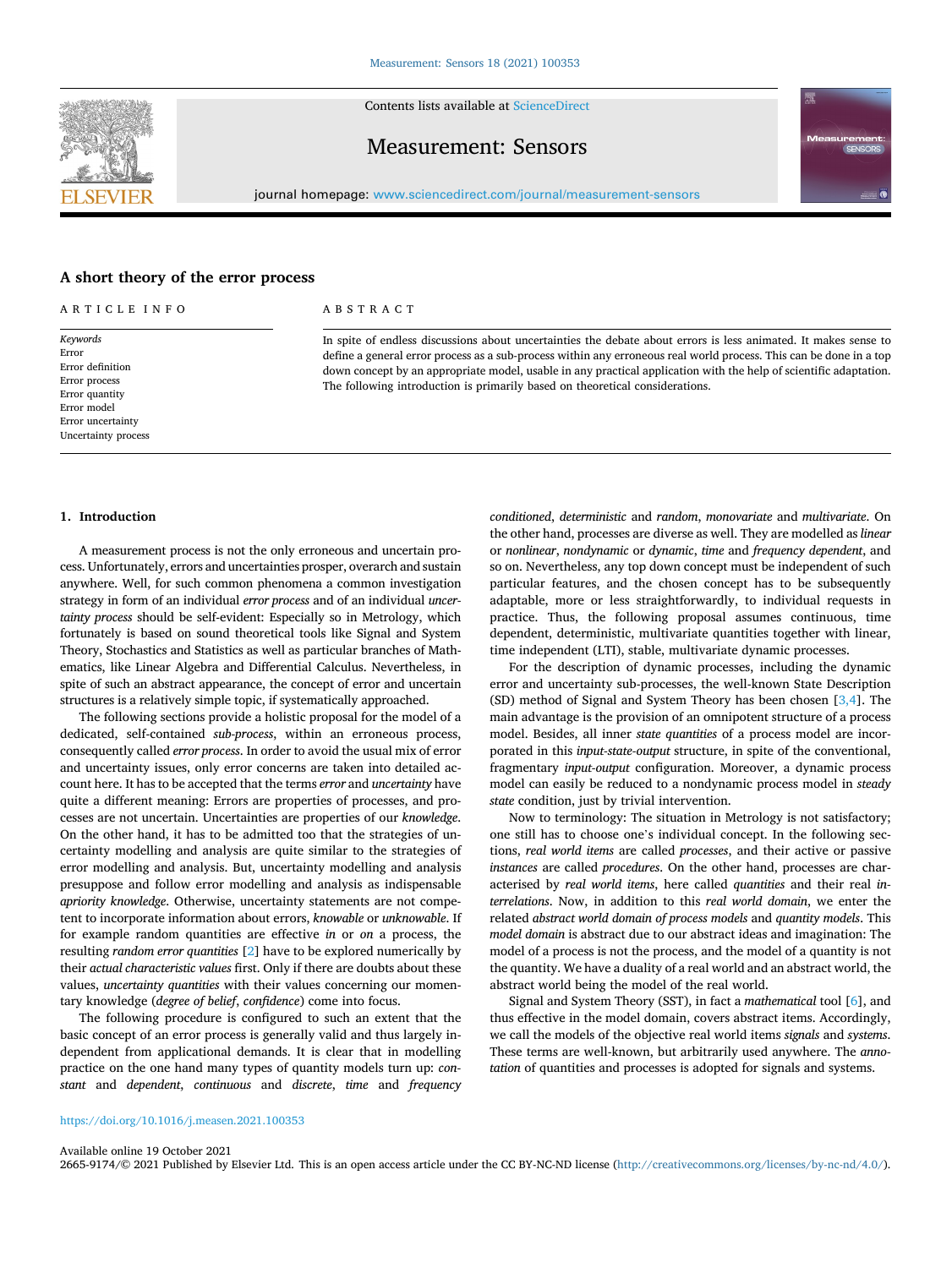Signal and System Theory:

An abstract signal is the model of a real world quantity.

An abstract system is the model of a real world process.

Thus, quantities and processes can be represented by mathematical expressions and visualized by equivalent Signal Relation Graphs (SRG) [[5](#page-3-0)]. Remarkably, in the abstract model domain, systems (models of processes) show up "only" as interrelations between selected and defined signals.

Here, processes are meant to be general, real world processes. Thus a measurement process is just one of them. Errors, uncertainties and parameters are considered quantities and thus need equivalent signals as their models. Accept that Signal and System Theory pursue equal concepts for all types of signals and systems, a very welcome situation.

#### **2. Remarks concerning error processes**

The assumption of a common *error process* model should be helpful to clarify the current stagnant and rather vague error and uncertainty discussion [\[8,9](#page-3-0)]. First of all, the model of an error process should be located within the model of an erroneous, real world process, as soon as the existence of *error quantities*, their causes and interactions are suspected (Fig. 1). Of course, should a process be error-free, which is never the case, no error process would bother us.

The model of the *uncertainty process* U is not discussed furthermore. The main question prevails, what the *structure* and the *parameters* of the *error process* model E look like (section [5\)](#page-2-0) and where and how the detected *error quantities* **e**(t) impact defined quantities of interest (section [7\)](#page-3-0).

The main model structure of an error process bases on the prominent *error definition*, which always presumes a check of an actual *quantity of interest against some nominal (reference) quantity by assignment (Fig. 2):* 

$$
e_{y}(t) = y_{e}(t) - y_{nom}(t) \quad [\{y\}]
$$
  
or to present the additive error  

$$
y_{e}(t) = y_{ref}(t) + e_{y}(t) \quad [\{y\}]
$$

However, if no nominal (reference) quantity is available, for whatever reason, an error quantity can't be defined at all. This statement is generally used as an argument to even negate the very existence of error quantities, although they are mentioned in the GUM [\[1\]](#page-3-0) as well as in the VIM [[2](#page-3-0)]. If a nominal (reference) quantity exists, but only in a vague form, a precise error description cannot be developed. It may be estimated at best. This is the situation, which finally leads to an *error uncertainty quantity*. The same is true, if on the other side the actual quantity cannot be determined exactly, for example by measurement or other means. An error still exists.

This justifies the prevailing *duality* of *error quantities* and *uncertainty quantities* und does not foster the exclusivity of uncertainty quantities at all.

It is essential to first define error quantities in an idealised, hypothetically *certain-world setting*, in order to develop relevant *error model* 



**Fig. 1.** Basic model of the erroneous process P, containing the sub-models of nominal, error free process N, error process E and uncertainty process U. (G is the general transfer function symbol).



**Fig. 2.** Definition of the error quantity (error quantity  $e_y(t)$ ; nominal quantity  $y_{\text{nom}}(t)$ ; erroneous quantity  $y_e(t)$ ).

*structures* and *error parameter quantities* within the model of the *error process* E (Figs. 1 and 6).

But the analytical and empirical transition to uncertain circumstances with the emergence of *uncertain error quantities*, and therefore of *uncertainty quantities*, will naturally lead to a more demanding *uncertainty process* U (not treated here), in which the particular *numerical values* of the defined error quantities will be uncertain to some degree (Fig. 1).

Influences of error quantities may be corrected [[1](#page-3-0)] and the unavoidable uncertainty quantity values have to be stated. As a vision, we are also allowed to presume that errors from random influence quantities may be corrected in a certain-world setting and even, at least approximately, in an uncertain-world setting. This requires acknowledging the independent existence of *random error quantities* and *uncertainty quantities*.

To give a preliminary résumé: To be realistic, error quantities, induced by error processes, are always existent and active, but their individual values may be uncertain. Thus, we have to deal with *error quantities* and *error uncertainty quantities* at the same time. They may be multivariate and time dependent. The model of an error process characterises the arising error quantities, and the model of an uncertainty process characterises the arising uncertainty quantities.

In addition: Within the entire (global) model of an erroneous process there appear other uncertainty quantities concerning those quantity values, which arise outside the error process, and which are uncertain due to our insufficient knowledge of them (degree of belief, confidence). All these different uncertainty types are combined in order to get a final uncertainty vector for the erroneous process.

Again, this seemingly confusing situation requires a consequent definition and distinction of error quantities and uncertainty quantities. The following sections consider the error process only.

## **3. Basic model of an error-free process**

The multivariate, linear, time independent (LTI) differential state equation of (N)<sup>th</sup> order gives an *input-state-output* model of an error-free dynamic process P (Fig. 3):



**Fig. 3.** Basic model of an error-free dynamic process P.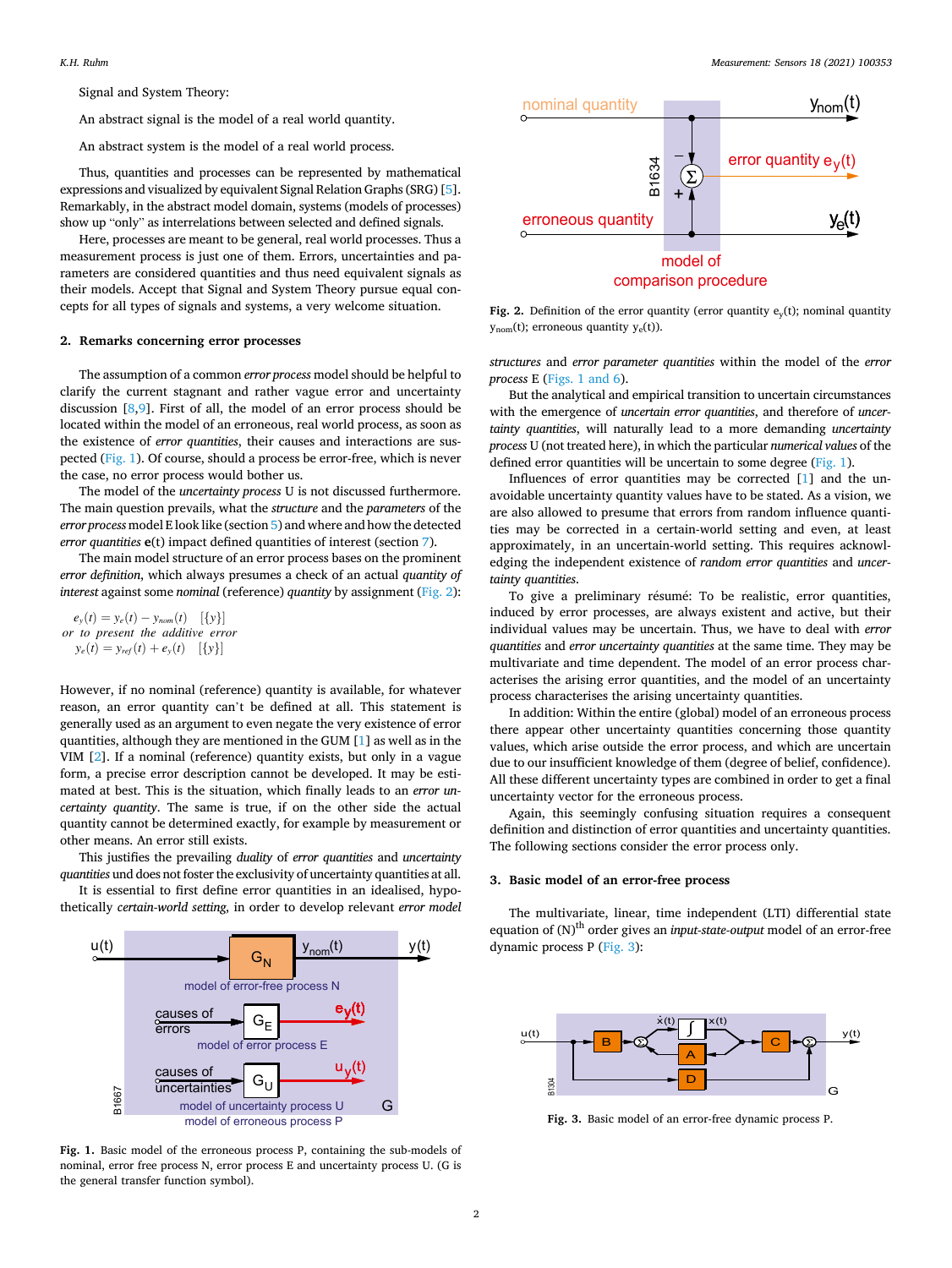<span id="page-2-0"></span> $\dot{\mathbf{x}}(t) = \mathbf{A}\mathbf{x}(t) + \mathbf{B}\mathbf{u}(t)$  input and state signal equation  $y(t) = C x(t) + D u(t)$  output signal equation with the signal vectors

| u                            | input  | (M) elements |  |  |
|------------------------------|--------|--------------|--|--|
| X                            | state  | (N) elements |  |  |
| v                            | output | (P) elements |  |  |
| and with the system matrices |        |              |  |  |
| A                            | state  | (N)x(N)      |  |  |
| в                            | input  | (N)x(M)      |  |  |
| c                            | output | (P)x(N)      |  |  |
|                              |        |              |  |  |

D feedthrough (P)x(M)

The mathematical *solution* of this differential equation (convolution integral equation) describes the error-free, transient behaviour (trajectory, transition, orbit, evolution) of the set of (P) output signals **y**(t), which depend continuously on the independent variable time  $t$  from  $t =$  $t_0$  onwards, on the stimulating set of  $(M)$  input signals  $\mathbf{u}(t)$  and on the set of (N) initial state signals **x** (0) at time  $t = t_0$ :

$$
\mathbf{y}(t) = \mathbf{C} e^{\mathbf{A}(t)} \mathbf{x}(0) + \mathbf{D} \mathbf{u}(t) + \mathbf{C} \int_{t_0}^t e^{\mathbf{A}(t-\tau)} \mathbf{B} \mathbf{u}(\tau) d\tau
$$

### **4. Basic model of an erroneous process**

The minimal structure of the model of an *erroneous process* contains *input quantities* **u**(t), *disturbance quantities* **v**(t), internal *state quantities* **x**  (t), *output quantities* **y**(t), and *loading quantities* **z**(t) (Fig. 4) with the extended set of model equations.

It is obvious that the *disturbance quantities* **v**(t) are *external* causes *from the surroundings of process P, liable for the first type of errors, i.e.* for *disturbance error quantities*. On the other hand, we have *loading quantities* **z**(t) acting *onto* the surroundings of process P. These may influence preceding processes, so that unwanted alterations of the input quantities **u**(t) may occur, which are liable to the second type of errors, i. e. for *loading error quantities*. The third type of errors, *internal error quantities*, becomes visible as soon as the hitherto unknown structure of the internal *error process* E shows up. Internal errors are for example transfer errors, parameter errors, model errors, time dependent errors, and so on.

At present, we assume that the model of error process E is a *linear*,



**Fig. 4.** Basic model of an erroneous dynamic process P, with two input quantity vectors and two output quantity vectors.

 $\dot{\mathbf{x}}(t) = \mathbf{A} \mathbf{x}(t) + \mathbf{B} \mathbf{u}(t) + \mathbf{E} \mathbf{v}(t)$  $\mathbf{y}(t) = \mathbf{C} \mathbf{x}(t) + \mathbf{D} \mathbf{u}(t) + \mathbf{F} \mathbf{v}(t)$  $\mathbf{z}(t) = \mathbf{G} \mathbf{x}(t) + \mathbf{H} \mathbf{u}(t) + \mathbf{J} \mathbf{v}(t)$ 

This allows us to show the difference

time independent (LTI) multivariate dynamic sub-model, producing *time dependent error quantities* **e**(t) as linear combinations of those three

possible error types.

#### **5. Basic model of an error process**

The postulated error process E within the erroneous process P will now be covered in detail. As a generalisation we get the following *structure* (Fig. 5), where the prescribed dynamic, nominal process N may be, for example, an electronic active filter with a given *transfer function*  to be realised in the frequency or in the time domain respectively. All three error types, *transfer errors*, *disturbance errors* and *loading errors* are



**Fig. 5.** Basic model of an erroneous dynamic process P, containing an error-free nominal process N and an error process E.

considered. Again, a challenge is the *identification* of the particular elements of the parameter matrices.

## **6. Error differential equation**

By Linear Fractional Transformation (LFT) we divide the erroneous system P into two sub-systems, into the given error-free (nominal) system N and the error system E. The error system E reveals the resulting error signal vector **e**(t), here however without considering the influences of the *disturbing signal vector* **v**(t) and the *loading signal vector* **z**(t). For our endeavour we have three sets of equations:

| Error-free (nominal) System N:                                                                          |
|---------------------------------------------------------------------------------------------------------|
| $\dot{\mathbf{x}}_{nom}(t) = \mathbf{A}_{N} \mathbf{x}_{nom}(t) + \mathbf{B}_{N} \mathbf{u}(t)$         |
| $\mathbf{y}_{nom}(t) = \mathbf{C}_{N} \mathbf{x}_{nom}(t) + \mathbf{D}_{N} \mathbf{u}(t)$               |
|                                                                                                         |
| Error System E:                                                                                         |
| $\dot{\mathbf{x}}_{\alpha}(t) = \mathbf{A}_{F} \mathbf{x}_{\alpha}(t) + \mathbf{B}_{F} \mathbf{u}(t)$   |
| $\mathbf{y}_{\alpha}(t) = \mathbf{C}_{\beta} \mathbf{x}_{\alpha}(t) + \mathbf{D}_{\beta} \mathbf{u}(t)$ |
|                                                                                                         |
| Error Definition:                                                                                       |
| ${\bf e}_{V}(t) = {\bf y}(t) - {\bf y}_{nom}(t)$                                                        |

between the output signal vectors  $y_{nom}(t)$  and  $y_e(t)$ :